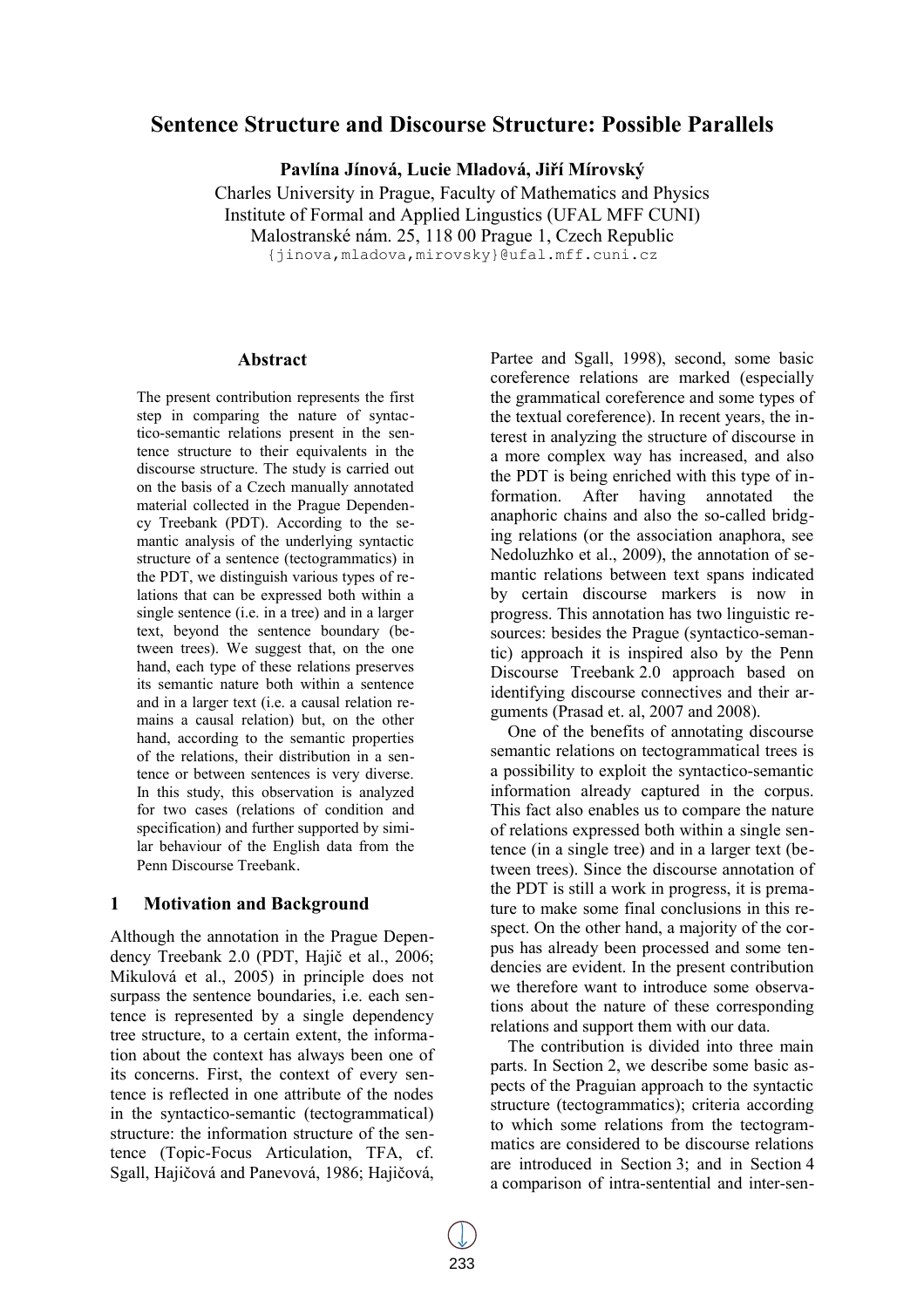tential (discourse) relations is carried out on an example of two semantic relations from our manually annotated data.

## **2 Basic Aspects of the Underlying Syntactic Structure in the PDT Relevant for Discourse**

There are three basic aspects of the syntactic structure already captured on the tectogrammatical layer in the PDT (see also Mladová et al., 2008) that are relevant for the discourse structure analysis: (i) the dependency edge between nodes filled with finite verbs (i.e. the relation between a subordinate clause and its governing clause), (ii) the coordination connecting finite-verbal nodes (i.e. the relation between coordinate clauses), and (iii) nodes with the label "reference to PREceding Context" (PREC) (i.e. the label for such expressions as *however, hence* and *so forth*). The subordinate and coordinate structures are classified according to their syntactico-semantic values and some of these values can be directly transferred to the discourse annotation (e.g. the semantic label of a subordinate clause "cause" corresponds in the vast majority of cases with its discourse counterpart). However, in other cases, the set of semantic values of the edges is not subcategorized enough for the discourse annotation and it needed to be classified in a more detailed way (e.g. the only semantic label for adversative meaning on the tectogrammatical layer was for the purpose of the discourse annotation divided into finer types of contrast, such as opposition, restrictive opposition and correction, cf. Zikánová, 2007). Moreover, one special type of relation – apposition – and the meaning indicated by expressions with the label PREC were not semantically interpreted at all on the tectogrammatical layer. The notion of apposition is descriptive, it stands for a syntactic structure with one syntactic position filled by two formally independent nominal or verbal phrases that are referentially at least partially identical (e.g. *he has only one obsession: he spends at least two hours a day playing computer games*). It follows that the notion of apposition is semantically too abstract for the purposes of the discourse annotation and so it was also subcategorized and re-labeled (see Figure 1 below in Section 4.2).

## **3 Discourse Annotation**

## **3.1 Discourse Relevance of Intra-sentential Relations**

From our point of view, there is a necessary condition for each syntactico-semantic relation (taken from the tectogrammatical analysis, Mikulová et al., 2005) to be considered a discourse relation: its possibility to relate two syntactically independent sentences. In other words, it must be possible in a natural language to relate two independent text spans with semantically exactly the same meaning, as there is on the syntactic level (often more plausibly) between the governing verbal node and its complement, dependent node; or, in a compound sentence, between the coordinate (verbal) clauses<sup>1</sup>.

Another, milder requirement concerns the connective means of each relation. Whereas the transparency of the sentence semantics depends on the presence of subordinating connectives, which anchor the meaning (Mladová, 2009), we prefer to treat a syntactico-semantic relation as discourse-applicable, if we can find a corresponding means to the subordinating expression on the discourse level. In some cases, this is quite easy, such as in  $(1)^2$ : in  $(1a)$ , the discourse-semantic relation occurs between a subordinate clause and its governing clause, whereas in (1b) it relates two independent sentences.

(1)

(a) *[Arg1: Protože slovenská elita byla zklamána politickou volbou Slovenska,] [Arg2: většina kvalitních odborníků*

*zůstala v Praze. ]*

*[Arg1: Because Slovak political elite was disappointed by the political choice of Slovakia,]* 

*[Arg2: the majority of skilled professionals remained in Prague.]*

(b) *[Arg1: Slovenská elita byla zklamána politickou volbou Slovenska.]* 

*[Arg2: Proto většina kvalitních odborníků zůstala v Praze.]*

<sup>&</sup>lt;sup>1</sup> For the first phase of the discourse annotation, only clauses headed by a finite verb were taken to be discourse-level units. Nominalizations and other clauselike phenomena are to be explored for their discourse functions in the next phases of the project.

<sup>2</sup> Abbreviations Arg1 and Arg2 are used in examples for indication of the two text spans between which the discourse semantic relation occurs. Connectives are in bold.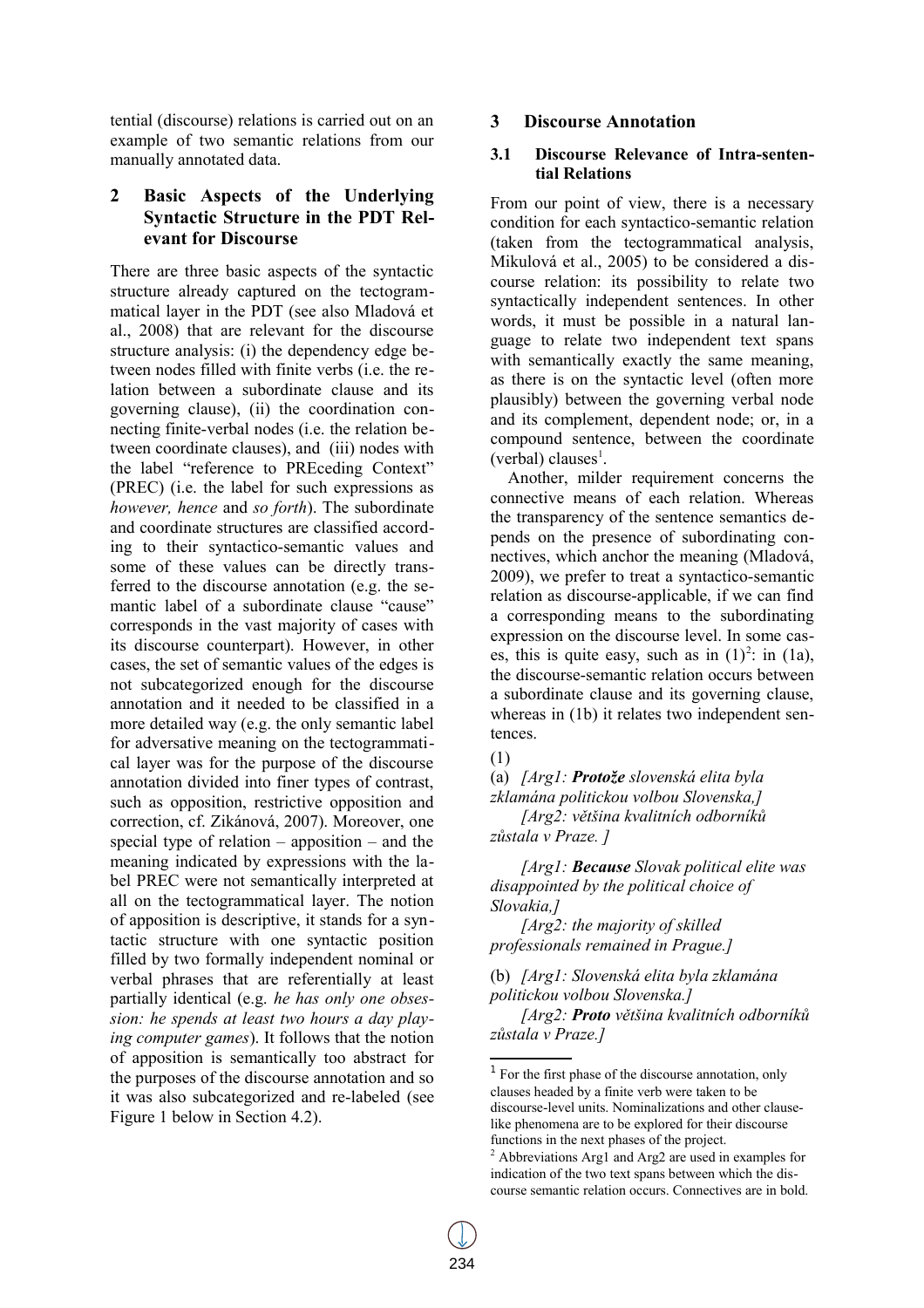*[Arg1: Slovak political elite was disappointed by the polical choice of Slovakia.]* 

*[Arg2: Therefore, the majority of skilled professionals remained in Prague.]*

As for coordinated clauses, the situation is very simple. Coordinated clauses in a compound sentence always play the role of discourse arguments and their conjunction is a discourse-level connective.<sup>3</sup> This applies not only for structures connected by connectives such as *therefore, but, or* etc. but also when the coordinating connective is represented by a "mere" punctuation mark like a dash (see (2)) or a colon (see (3)). According to their semantics, these structures can be reformulated as two independent sentences (two trees) either by adjacency without any connective (the case of (2)) or by independent sentences linked with an explicit connective. In the case of (3), the connective *totiž* (in this context without any appropriate English equivalent, perhaps it can be roughly translated as "that is to say" or "as a matter of fact", depending on the context) can be used in the part after the colon.

Example (2) demonstrates a discourse semantic relation expressed (a) by a coordinative structure with a dash and (b) by two independent sentences.

(2)

(a) *[Arg1: Sparta přenechává volné pole konkurenci]*

*[Arg2: – Látal odešel do Schalke 04, Hogen se Šmejkalem jsou ve Slavii, Poborský září na Žižkově.]*

*[Arg1: FC Sparta leaves the field open to competition]*

*[Arg2: – Látal left to Schalke 04, Hogen and Šmejkal are in Slavia, Poborský shines in FC Žižkov.]*

(b) *[Arg1: Sparta přenechává volné pole konkurenci.]*

*[Arg2: Látal odešel do Schalke 04, Hogen se Šmejkalem jsou ve Slavii, Poborský září na Žižkově.]*

*[Arg1: FC Sparta leaves the field open to competition.]*

*[Arg2: Látal left to Schalke 04, Hogen and Šmejkal are in Slavia, Poborský shines in FC Žižkov.]*

Example (3) illustrates the discourse semantic relation expressed (a) in a coordinative structure with a colon and (b) by two independent sentences:

(3)

(a) *[Arg1: Zdá se, že to byl šťastný krok] [Arg2: : provinční rumunský časopis se vyhranil jako médium autorů kvalitní literatury z celé Evropy.]*

*[Arg1: This step seems to have been lucky]*

*[Arg2: : the provincial Romanian magazine crystallized into a platform of high quality literature from the whole Europe.]*

(b) *[Arg1: Zdá se, že to byl šťastný krok.]*

*[Arg2: Provinční rumunský časopis se (totiž) vyhranil jako médium autorů kvalitní literatury z celé Evropy.]*

*[Arg1: This step seems to have been lucky.]*

*[Arg2: The provincial Romanian magazine crystallized into a platform of high quality literature from the whole Europe.]*

Moreover, it turned out that this "punctuating" type of connecting discourse units is preferable in certain types of relations, see Section 4.2 below.

Third, in some cases, such a reformulation is not possible without a loss of the original meaning (as pointed out in Mladová et al., 2009) so that the syntactico-semantic relation does not hold inter-sententially.<sup>4</sup> Hence, subordinate clauses which can be expressed as independent pieces of discourse without having changed their meaning (and, as mentioned, also coordinate clauses) are considered discourse-level units connected with a discourse relation, others are not.

#### **3.2 Basic Aspects of Discourse Annotation**

In our approach to discourse we decided in the first phase to annotate only semantic relations between units (text spans) containing a finite

<sup>3</sup> Coordinative connectives often connect also text spans larger than one sentence.

 $4$  Consider for example the following sentence (A) from Mladová et al., 2009. The syntactic form of the construction does not allow to express this type of relation by independent sentences (B).

<sup>(</sup>A) *The older the wine, the better it is. (Čím je víno starší, tím je lepší.)*

<sup>(</sup>B) *\*The older is the wine. The better it is. (\*Čím je víno starší. Tím je lepší.)*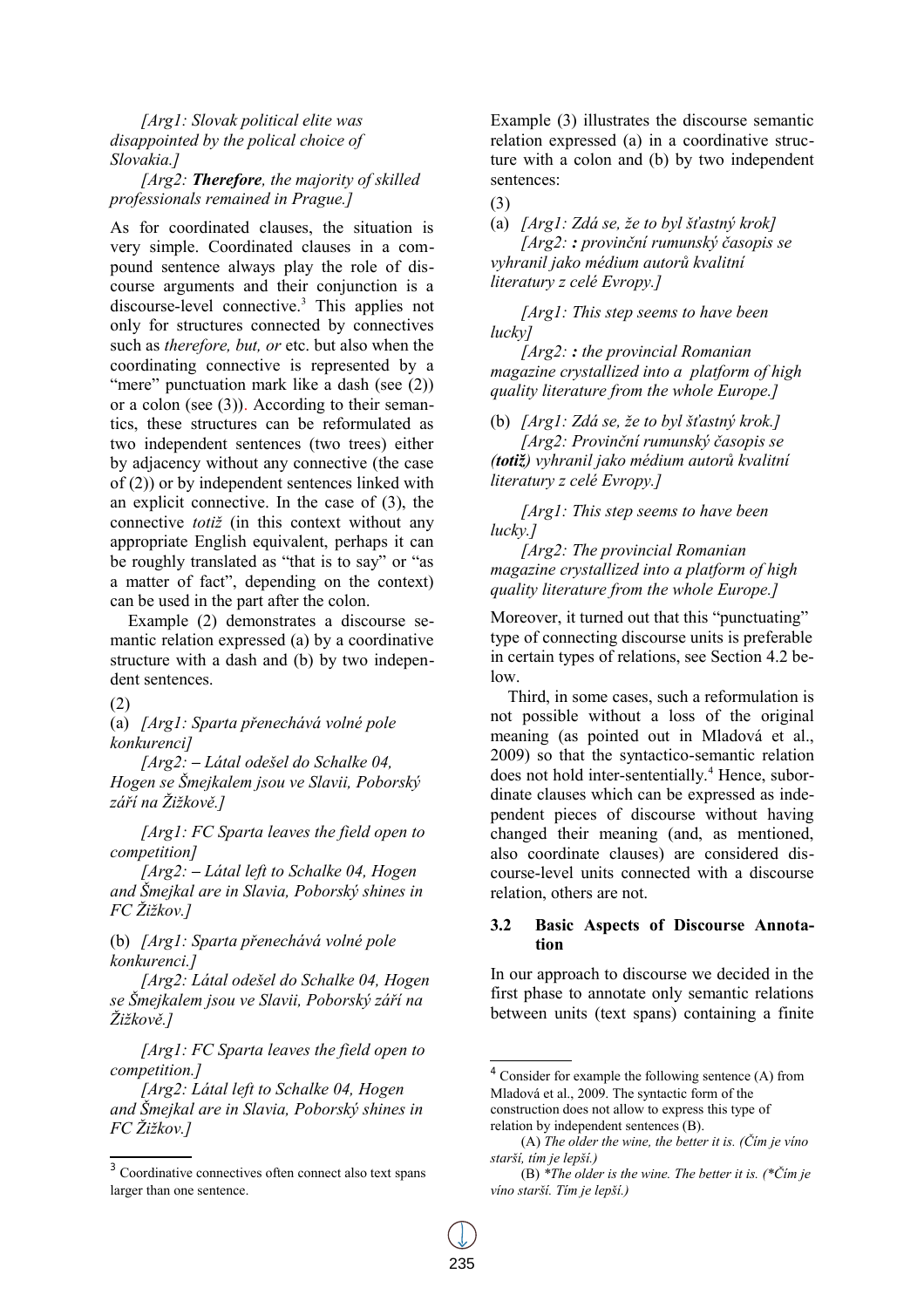verb and indicated by an explicit connective.<sup>5</sup> The hierarchy of discourse sense labels was established on the basis of the tectogrammatical labels (see Mikulová et al., 2005) and the Penn hierarchy of sense tags (Miltsakaki et al., 2008). The original Penn division of the sense tags to four major categories is preserved: we differentiate temporal, contingency, contrast (comparison) and expansion relations.

In the following section, we show tendencies in the behaviour of two particular discourse relations observed during the annotation process in the PDT.

## **4 Two Semantic Relations Expressed both in a Sentence and in a Text**

We have now at our disposal approximately 33,000 sentences of Czech texts annotated both for the underlying syntax (tectogrammatics) and for the discourse structure. We believe this builds a solid base for looking for certain tendencies in the behaviour of individual semantic relations. In the course of the development of the data annotation, we have built a hypothesis that there is a certain scale (though we do not yet present claims about determining its end points) that determines to what extent a language prefers a semantic relation to be expressed more likely within a single sentence or between sentences. In the following sections, we give examples of two relations that act very differently in this respect – condition and specification. These two relations, in our opinion, demonstrate two poles of the scale.

## **4.1 The Case of Condition**

Mladová et al. (2009) demonstrated that the semantic relation of condition, often expressed intra-sententialy, can be easily projected into an inter-sentential relation by using different language means (e.g.  $if$  + subordinate clause  $\rightarrow$ *but +* modal verb in the second sentence), for clarification purposes we cite the example sentences below under (4):

 $(4)$ 

- (a) *[Arg 1: I will cook pancakes,] [Arg2: if you buy eggs.]*
- (b) *[Arg 1: I will cook pancakes.] [Arg2: But you must buy eggs first.]*

Nonetheless, our annotation indicates that in reality this type of a semantic relation strongly tends to be expressed within a sentence, as a relation between the main verb and its conditional modifier – a subordinate clause. The formulation of a conditional meaning in a language<sup>6</sup> seems to be closely associated with the occurrence of a (subordinating) connective such as *if* or *when* – in Czech mainly *pokud, zda, jestli(že)*. The overview of all possible syntactic forms of condition with their distribution in the 33 thousand sentences from the PDT is presented in Table 1:

| Sentence/<br><b>Discourse</b>   | <b>Syntactic</b><br>form<br>of condition                                                            | Number of<br>occurrences<br>in the PDT<br>sample <sup>7</sup> |  |
|---------------------------------|-----------------------------------------------------------------------------------------------------|---------------------------------------------------------------|--|
| within<br>sentence<br>(tree)    | one I non-clausal<br>modifier<br>of the main<br>predicate verb <sup>8</sup>                         | 651                                                           |  |
|                                 | dependent clause<br>$clausal (= verbal)$<br>modifier<br>of the main<br>predicate verb) <sup>9</sup> | 963                                                           |  |
| between<br>sentences<br>(trees) | between adjacent<br>sentences $10$                                                                  |                                                               |  |
|                                 | long-distant<br>relation                                                                            |                                                               |  |

Table 1. Distribution of various types of expressing conditional meaning in the PDT

Table 1 indicates that the usage of the inter-sentential relation of condition is quite rare.

<sup>&</sup>lt;sup>5</sup> The only exception is the relation between a text span introducing a list structure (so-called hyper-theme) and the items of the list structure  $-$  (i) in our approach, they can be annotated also without any explicit connective, (ii) the hyper-theme needs not to be a verbal clause.

<sup>&</sup>lt;sup>6</sup> at least in languages like English or Czech

<sup>&</sup>lt;sup>7</sup> 33,000 sentences of Czech journalistic texts

<sup>8</sup> Example (expression of condition in bold): *Kupující, který je získal za tisíc korun, je tedy např. může další den v případě zájmu prodat za 1 100 Kč. (A buyer who got them for 1000 Czech crowns can in case of interest sell them the next day for 1,100 Czech crowns.)*

<sup>9</sup> Example (expression of condition in bold): *Pokud pracovník nemůže závazku z vážných důvodů dostát, omluví se včas a navrhne jiné řešení. (If an employee for serious reasons cannot meet the obligations, he must apologize and suggest in good time a different solution.)*

<sup>10</sup> Example (expression of condition in bold): *Posluchač musí přistoupit na pozici, že vše je dovoleno. Potom se pobaví a také pochopí, že drama znázorňuje ztrátu reálné komunikace. (The listener has to accept the position that everything is permitted. Then he enjoys the drama and also understands that it symbolizes the loss of a real-life communication.)*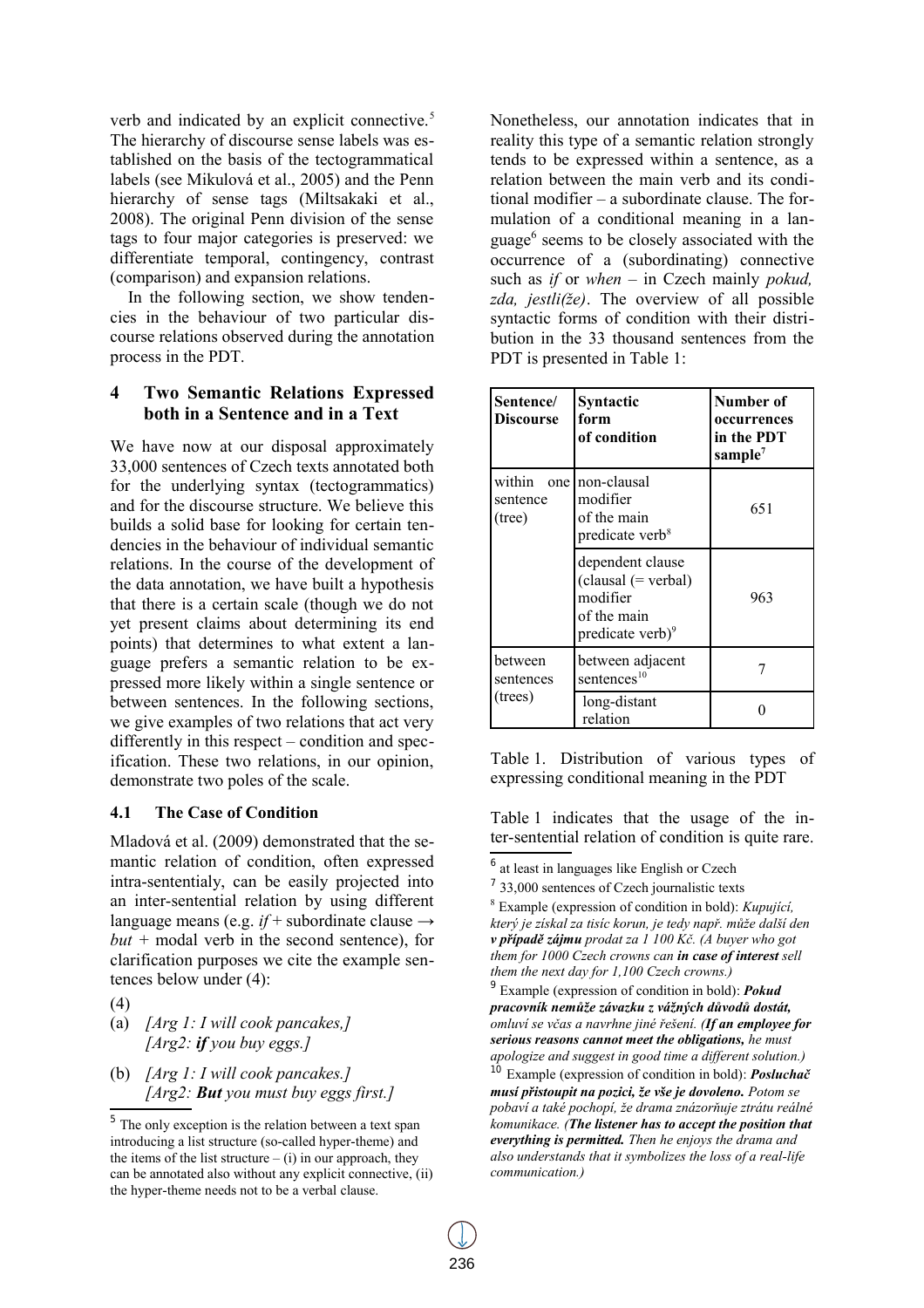Moreover, the cases we found of such a use occur strictly between adjacent sentences, which means, the relation of condition applies neither for long distances nor between larger text units. All the cases of inter-sententially expressed conditional relations have a similar structure like the example in Table 1 (see footnote 10) – with the connective *potom/pak* (*then*) in the second argument. These findings imply that the nature of the given condition is very closely bound to the information in the second text span (the result of the condition). The best setting for relating these two pieces of information in communication is a clear delimitation of a sentence. Thus, we can state that in the repertoire of discourse-semantic relations, the condition relation tends to be one of the most condensed, the most syntax-bound.

To find out more about this matter, we compared the acquired numbers for Czech with those that were measured over the English data of the Penn Discourse Treebank (Prasad et al.,  $2007$ <sup>11</sup>. The situation is quite similar – the absolute majority of the conditional relations was assigned to discourse connectives like *if* or *when* and their modifications (e.g. *at least when, especially if, even if, if and when, only when, particularly if, until, unless* etc.), which are all subordinate.<sup>12</sup> Hence, also for English holds that the conditional meaning tends to be expressed within a single sentence. Having discovered this symmetry, there arises an assumption that must be first verified in the course of a more detailed research, that, to a certain extent, this phenomenon is language-independent.

## **4.2 The Case of Specification**

The semantic relation of specification occurs between two text spans when the second one describes something already expressed in the first one but in more detail. This relation corresponds on the sentential level in the PDT to the notion of apposition – the piece of information in the second span is not a new one, it only completes the information in the preceding context. In other words, when a specification relation is to be expressed intra-sententially, it fills a single syntactical position twice (see Figure 1) – first with a piece of information to some extent general, second with its details.

This relation has not been described in traditional Czech grammars $13$  and therefore many instances of the specification relation are interpreted also as conjunction in the PDT. Specification applied intra-sententially is exemplified by  $(5)^{14}$  (and also by Figure 1), an inter-sentential one is displayed in (6).



Figure 1. Apposition of two verbal nodes with the predicate function. (At the same time an example of intra-sentential specification (the bold arrow with the label spec). For the example sentence and its English translation see (5)).

237

 $11$  Approx. 49,000 sentences annotated for discourse structure.

<sup>&</sup>lt;sup>12</sup> Exact distribution numbers for each connective see in Prasad et al. (2007).

<sup>13</sup> as they concern primarily the issues of sentence syntax and semantics in deeper insight

<sup>14</sup> Some necessary context is given in brackets.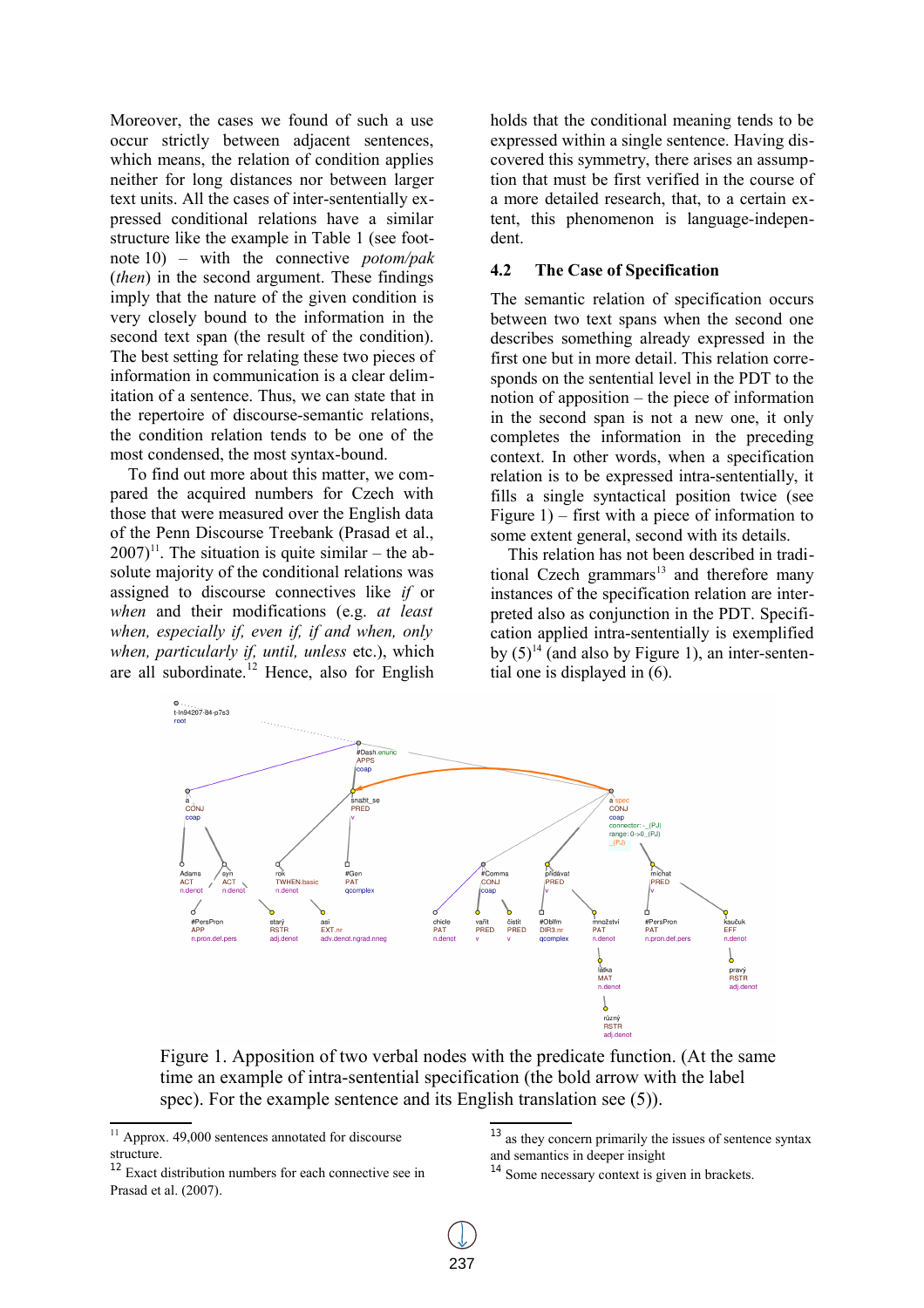(5)

*[Arg1: Asi rok se Adams a jeho nejstarší syn snažili]* 

*[Arg2: – chicle vařili, čistili, přidávali množství různých látek a míchali s pravým kaučukem.]* 

*[Arg1: Adams and his eldest son struggled about a year]* 

*[Arg2:– they cooked chicle, cleaned it, added to it a number of different substances and mixed it with genuine rubber.]* 

In (6) the semantic relation of specification occurs inter-sententially. The second sentence describes the details of the scoring and the bad start mentioned in the first sentence. This specification is indicated by the connective *totiž,* which does not have any English equivalent in this context (it can be perhaps loosely translated by "as a matter of fact").

(6)

*[Arg1: Po dvou porážkách ve Frýdku-Místku a v Příbrami konečně zabral Havířov, ačkoliv premiéru na vlastním hřišti nezačal dobře.]* 

*[Arg2: Pardubice se totiž ujaly vedení Plockovou bombou ve 26. minutě, ale domácí otočili skóre třemi góly v rozpětí dvaceti minut na přelomu prvního a druhého poločasu.]*

*[Arg1: Havířov finally scored after two defeats in Frýdek-Místek and in Příbram, although the premiere at its own field did not start well.]*

*[Arg2: Pardubice (totiž) took lead in the 26th minute by Plock´s bomb but players from Havířov turned the score by three goals within twenty minutes at the turn of the first and the second halves.]*

The current part of the PDT annotated for discourse structure contains 339 occurrences of the specification relation. 244 of them are expressed within one tree, only 95 between trees (moreover, 60 cases from these 95 occurrences represent the relation between a hyper-theme and a list structure and as such they either stand without connectives (36 occurrences) or are indicated by a colon (24 occurrences)). The most common connectives are punctuation marks: a colon (151 occurrences) and a dash (57 occurrences). Not only there is just one "non-punctuating" connective associated primarily with this relation – the compound connective *a to (and that),* but its occurrence is also restricted to special structures with an

elided verb. Other "non-punctuating" connectives associated with specification are rather typical for other relations (for results summary see Table 2). We have not found any subordinate structure to express the specification relation.

| Sentence/<br><b>Discourse</b>   |                    | Specification<br>indicated by        | <b>Number</b><br>of<br>occur-<br>rences<br>in PDT<br>sample <sup>15</sup> |
|---------------------------------|--------------------|--------------------------------------|---------------------------------------------------------------------------|
| within one sentence<br>(tree)   |                    | -non,<br>punctuating"<br>connective  | 78                                                                        |
|                                 |                    | punctuation<br>mark                  | 166                                                                       |
| between<br>sentences<br>(trees) | list<br>structure  | punctuation<br>mark                  | 24                                                                        |
|                                 |                    | no surface<br>connective             | 36                                                                        |
|                                 | other<br>structure | punctuation<br>mark                  | 8                                                                         |
|                                 |                    | ,,non-<br>punctuating"<br>connective | 27                                                                        |

Table 2. The distribution of the specification relation in the PDT

The decision to annotate in the first phase only relations indicated by explicit connectives limited especially the number of captured inter-sentential specifications. However, the fact that specification is the second most frequent relation with an implicit connective in the Penn Discourse Treebank (PDTB, 2,471 occurrences (Prasad et al., 2007: 90)) but it has a very low frequency when represented by explicit connectives (108 occurrences, Prasad et al., 2007: 75) supports our observation that, also in the PDT, this relation is expressed very often without any explicit connective. And this comparison enables us to go even further. If we take into account the fact that punctuation marks are supposed to be implicit connectives in the PDTB (and therefore we can only include 105 occurrences of specification in the PDT for the purpose of the comparison), we can claim that the semantic relation of specification strongly tends to be expressed inter-sententially. Only

<sup>15</sup> 33,000 sentences of Czech journalistic texts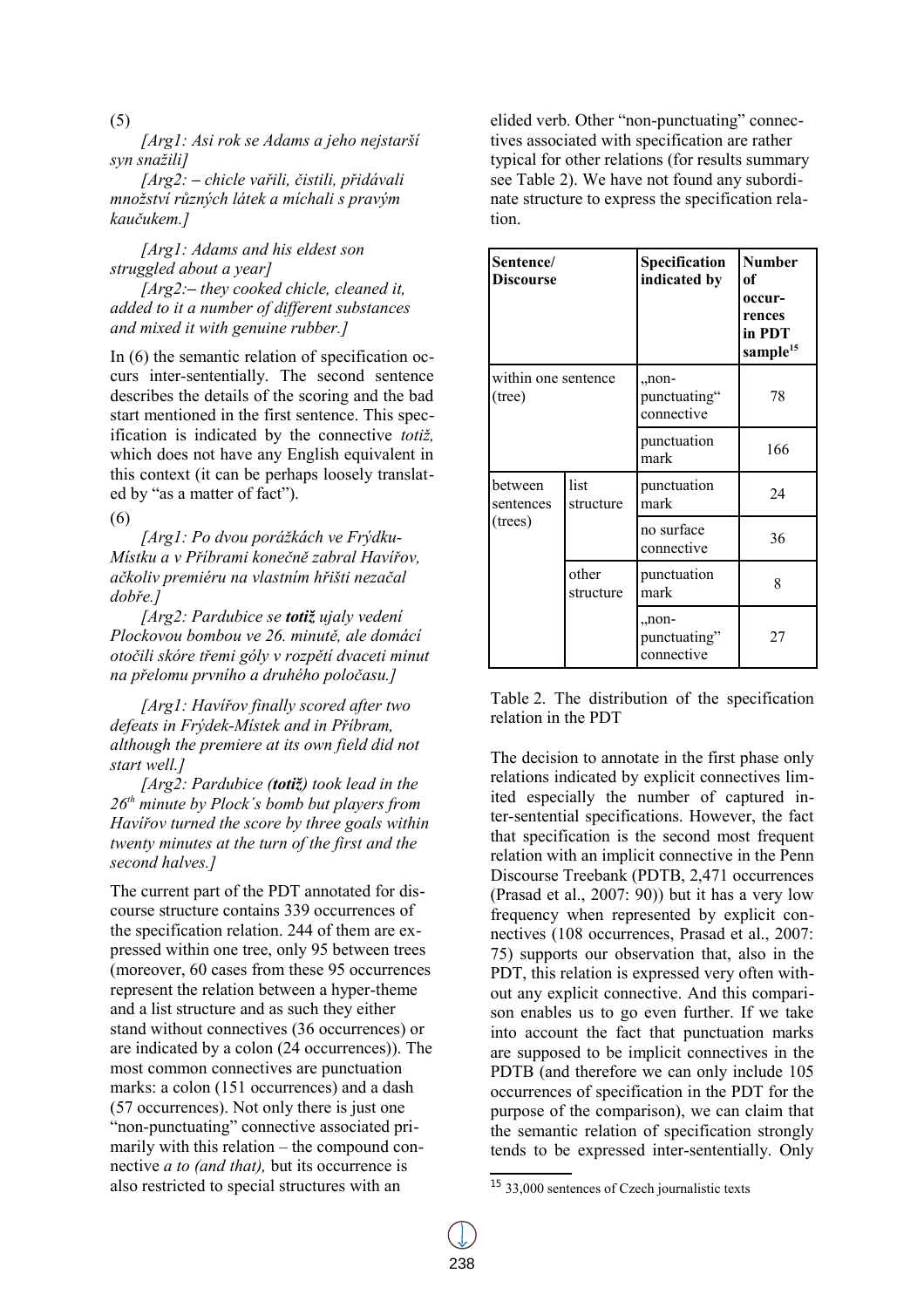inter-sententially expressed specifications indicated by no surface connective can explain the evident discrepancy between our and the PDTB data (see also Table 3).

| <b>PDT</b> sample                                  |                                       | <b>PDTB</b>                   |                                         |
|----------------------------------------------------|---------------------------------------|-------------------------------|-----------------------------------------|
| Specification<br>indicated by                      | Number of<br>occur-<br>rences         | Specification<br>indicated by | <b>Number</b><br>of<br>occur-<br>rences |
| "non-<br>punctuating"<br>connective                | 105                                   | explicit<br>connective        | 108                                     |
| punctuation<br>mark                                | 198                                   | implicit<br>connective        | 2,471                                   |
| no surface<br>connective<br>(list<br>structure)    | 36                                    |                               |                                         |
| no surface<br>connective<br>in other<br>structures | not<br>included<br>into<br>annotation |                               |                                         |

Table 3. Comparison of the distribution of the specification relation in the PDT and in the PDTB

To sum up, the specification relation is indicated preferably by punctuation marks or by the pure adjacency of sentences and the only means of its expression in one sentence is a coordinate structure. The comparison with the PDTB data supports our observation that this semantic relation is expressed primarily inter-sententially. These findings result, in our opinion, from the semantic nature of specification – the information in the second text span is not very closely bound to the information in the first text span, it only supplements the information that has already been given. Therefore, we can claim that the nature of specification is connected with the discourse structure rather than with the sentence structure.

## **5 Conclusion**

We have demonstrated on two examples of discourse-semantic relations – condition and specification – that there are great differences in the nature of these relations, namely in their distribution in the discourse structure. Whereas the conditional meaning is expressed primarily within a single sentence and it is in an absolute majority of cases bound by a subordinate form of expression and a usage of hypotactic language means, for the meaning of specification it is rather the opposite: it prefers to be expressed between sentences, via adjacency and with no discourse connectives at all or just with punctuation marks as a colon or a dash.

The aim of this study was to demonstrate that semantic relations between discourse units are not on the same level, but, on the contrary, their nature is quite different according to their semantic properties. In this regard, we consider the two analyzed relations to represent two poles of a scale leading from the language means used in the sentential syntax to those used in the discourse composition.

Second, the analysis of Czech and English language data processed on the basis of a similar theoretical background indicates that the findings about the nature of these semantic relations are in both languages identical, and this analysis further leads to the assumption that this phenomenon might be, at least to a certain extent, language independent.

For further enhancement of our findings, studies in three directions would be ideal to follow: (i) an analysis of the distribution of other discourse-semantic relations, for instance those from the contrast group (as we assume they might stay somewhere in between), (ii) an analysis of the distribution of discourse semantic relations in various genres (our findings are based on journalistic texts), and (iii) a comparison with data from a third, preferably typologically different language.

## **Acknowledgements**

The research reported in this contribution has been carried out under the grant projects of the Grant Agency of the Czech Republic (GA405/09/0729), the Center for Computational Lingustics (LC536) and the Grant Agency of Charles University in Prague (GAUK 103609). We would like to thank anonymous reviewers for their detailed and insightful comments. All mistakes are ours.

## **References**

- Hajič, Jan, Eva Hajičová, Jarmila Panevová, Petr Sgall, Jan Štěpánek, Jiří Havelka and Marie Mikulová. 2006. *Prague Dependency Treebank 2.0*. Philadelphia: Linguistic Data Consortium.
- Hajičová, Eva, Barbara H. Partee and Petr Sgall. 1998. *Topic, focus articulation, tripartite struc-*